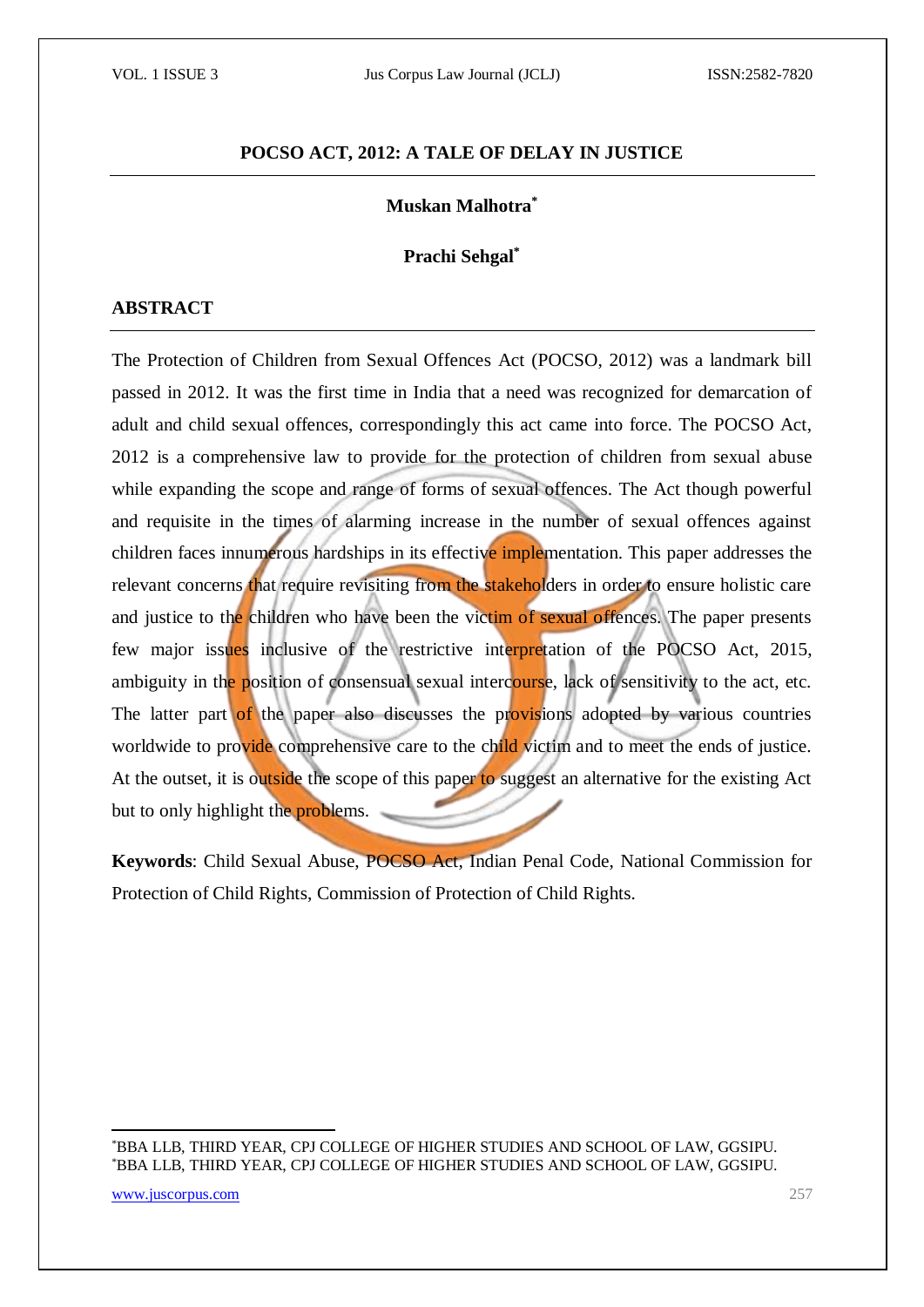#### **INTRODUCTION**

Child Sexual Abuse (CSA) is a global public health problem impacting children across all socio-economic and ethnocultural strata. It is a form of maltreatment that provokes reactions of indignation and incomprehensibility, leaving a traumatizing impression on the child for the rest of his life. Unfortunately, the current scenario in India is even worse as it is one of the most heinous and appalling crimes prevalent in India. Despite the alarming rate of increase in CSA cases, it remains widely unreported. Not only this, one might find a child being sexually abused under the veil of culture and tradition, and the parents ignoring to even report the offence.

Statistically, 'children' constitute approx. 20 percent of the world's population and 40 percent of India's population. Traditionally in India, children are cherished and pampered but for some children, the truth is the opposite as they have to face sexual harassment in the name of culture and folk practice. In a survey, it was found that around 40 percent of children in India are exposed to the threat of social evils like forced labour, child trafficking, drug abuse, sexual abuse, etc., and are in grave need of protection. Such an alarming rate calls for the formation of an extensive and stringent policy. Child sexual abuse has become a high priority concern for the community and it demands likewise attention of the policymakers.

## **LEGISLATIVE FRAMEWORK**

Before 2012, there was no special provision for dealing with cases of CSA in India, and the offences were penalized under the provisions of The Indian Penal Code, 1860, including Section 376 dealing with rape, Section 354 punishing acts intended to outrage the modesty of a woman and section 377 covering unnatural offences. Out of which only Section 377 would apply in the case if the child is male. There were no provisions whatsoever for covering acts other than penetration as sexual assault against a child.

Although in the year 2007 the National Commission for Protection of Child Rights (NCPCR) was set up under the Commission of Protection of Child Rights (CPCR) Act 2005 for the sole purpose of protection of children. Its establishment has mandated the laws, policies, and procedures which are enshrined in the Constitution of India and the UN Convention on the Rights of Child. Subsequently, due to the surge in activism for child protection in media and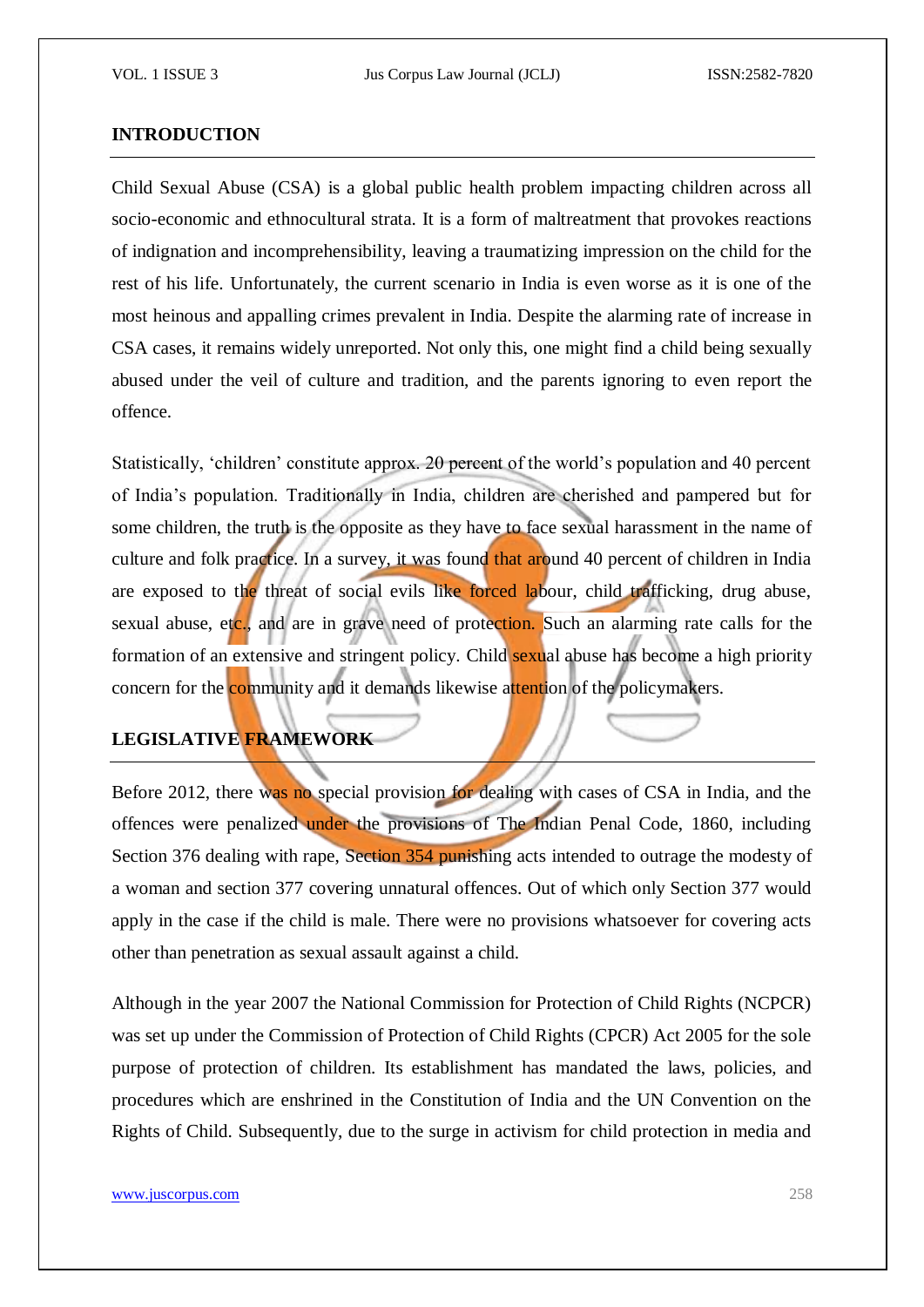other public discourses, the Govt. of India felt the need to pass a law specifically safeguarding the interest of children, called "The Protection of Children from Sexual Offence, 2012".

As hereinbefore stated, there was no provision of sexual assault against boys under the Indian Penal Code, 1860. This Act (POSCO) is gender-neutral as it widens the scope of 'victim of sexual assault' including male child within its purview. The act has enhanced the realm of reporting sexual assault cases against children. It has also expanded the definition of sexual assault, which now includes acts from penetrative sexual assault to the aggravated sexual assault (sec 3 to sec 10 of POCSO Act, 2012). It has also included punishment for the person in authority. Moreover, the Act has also introduced the significant provision of mandatory reporting.

The Act strengthens the legal provisions for the protection of children from sexual abuse and exploitation. It protects all children under the age of 18 and prescribes punishment according to the gravity of the offence. The Indian Penal Code (IPC) does not distinguish between adults and children whereas POCSO is made exclusively for sexual assault against children. The Act mandates the establishment of the Special Courts and also provides child-friendly procedures ranging from reporting, investigation, to trial of an offence.

Despite the commanding nature of the act, it falls short of achieving its objective even after a decade of its enforcement. Moreover, the cases of CSA are increasing more than ever. In the light of the current scenario, a few of the major challenges and gaps hindering the effective implementation of the act have been dealt with hereinafter;

#### **CHALLENGES AND SHORTCOMINGS OF POCSO ACT, 2012**

#### **I. Restrictive Interpretation**

The Act takes into consideration the special vulnerability of children. It acknowledges the fact that special protection, over and above that provided in the IPC, is required when the victim is a child. It is important to understand that the severe punishment provided under the Act is not due to the severity of the felonious sexual act in itself but because the offense is committed against a minor who is much more vulnerable. Here, a major point of concern is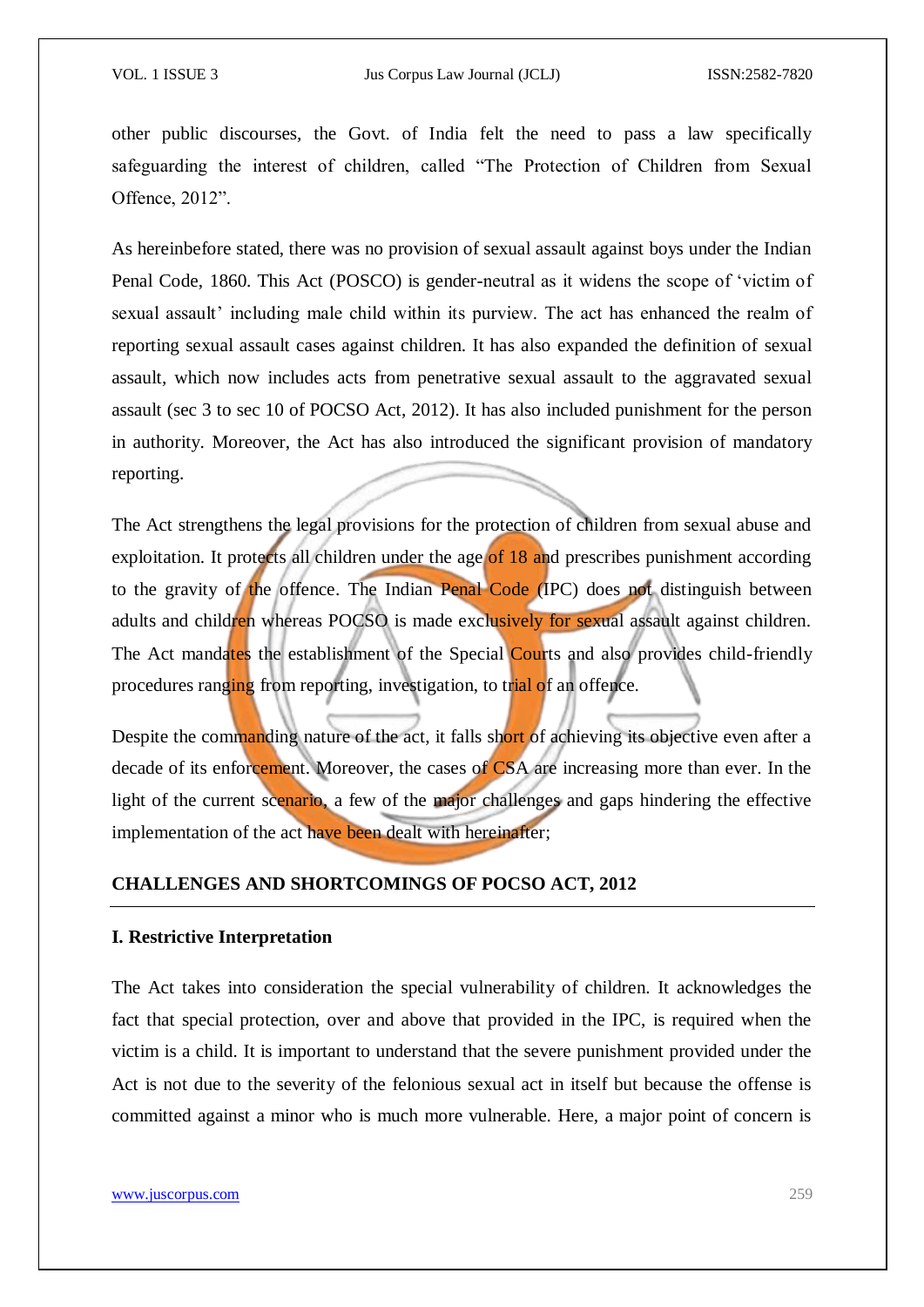that the continuing restrictive interpretation of the court seems to defeat the purpose of the POCSO Act.

In an appalling series of judgments, the Bombay High Court in the case of Satish Bandu Ragde v. The State of Maharashtra<sup>1</sup> held that groping a girl child and pressing her breast wouldn't amount to sexual assault punishable within the POCSO Act. Instead, it would fall within the ambit of Section 354 of the Indian Penal Code, 1860, which criminalizes outraging the modesty of a woman. It entails a much lower minimum sentence of imprisonment for one year, as compared to Sexual assault punishable under the POCSO Act which entails minimum imprisonment of three years. The reason – the girl reportedly had her top on, and hence there was no "skin-to-skin" contact as her clothes were not removed while pressing her breast. The condition of "skin-to-skin" contact is mandated for an act to fall in the purview of "sexual assault" within the meaning of Section 7 of the Protection of Children from Sexual Offences Act, 2012.

If one is to adhere to the strict rule of "skin-to-skin" contact as an essential ingredient of sexual assault then actions like intrusive touching of the vagina through underwear or forcing a child to touch a penis through a cloth or putting a penis in the mouth of a child with a condom on would fail to constitute the offense of sexual assault. Therefore, if such an interpretation is followed, there is a threat that the POCSO Act in itself might become redundant as a wide range of sexually violative activities would not be encompassed due to lack of "skin-to-skin" contact.

Moreover, the court seems to have followed a rather pedantic approach to reach this conclusion. In applying the Penal Code instead of the specifically provided Act with respect to the sexual harassment of a minor, the honorable court seems not to have given due consideration to the legislative intent and object of the Act.

The judgment failed to give due relevance to the fact that the trauma of the child whose breasts were groped through a cloth could be of the same nature and gravity as direct touching of the breast. And if such trauma is the same, then the mere existence of cloth should not affect the applicability of the Act.

<sup>&</sup>lt;sup>1</sup> Criminal Appeal No. 161 OF 2020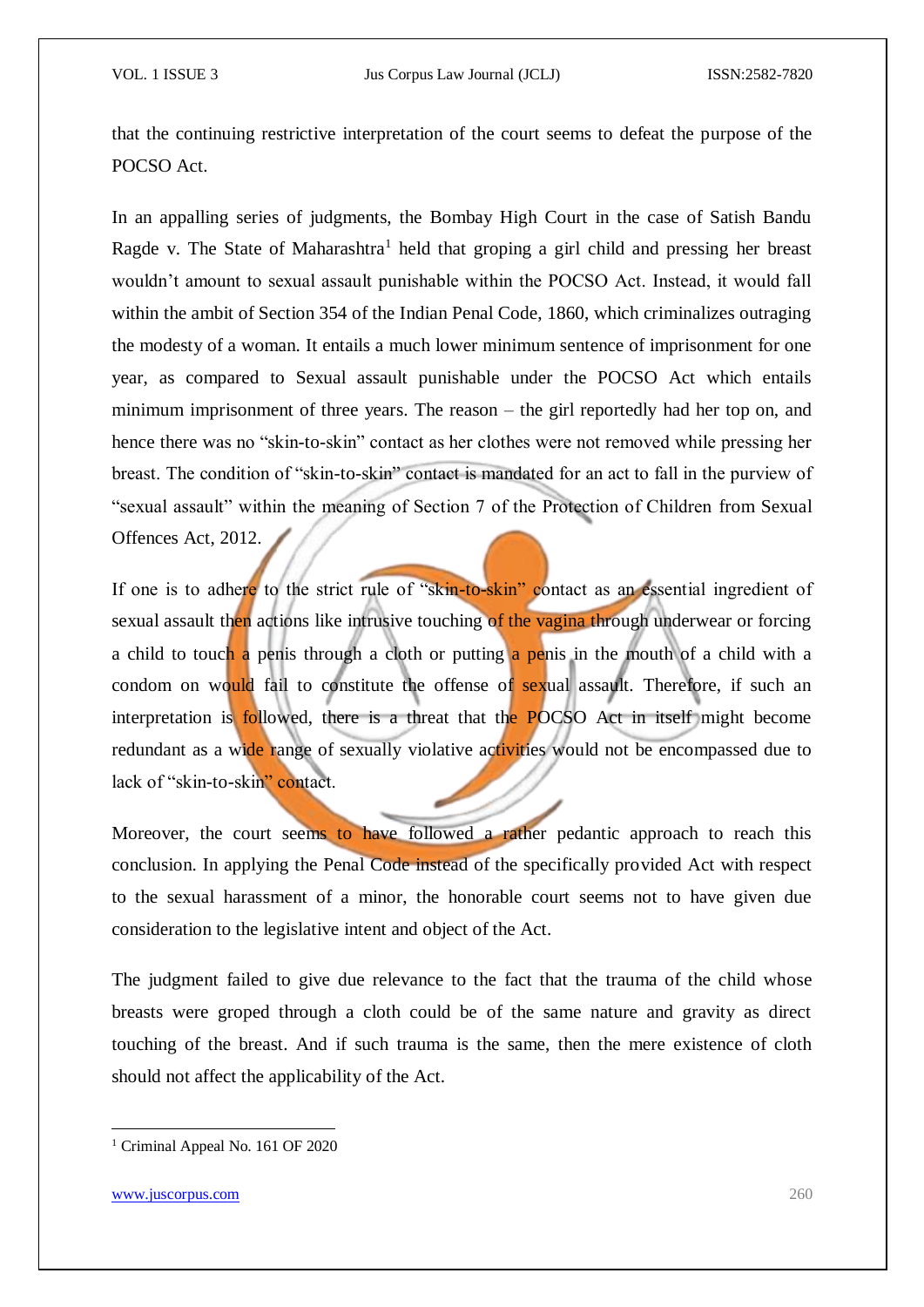The judgment has been criticized by many prominent lawyers and child right activist for taking an ultra-technical interpretation without explaining the legal basis for the same. Senior Advocate Rebecca John commented that interpreting the POCSO Act in a narrow, regressive manner would essentially negate decades of work that put together a law seeking to protect children from sexual violence.

This interpretation also lays down a dangerous precedent as judgments like this send a wrong signal to the subordinate courts who would no longer take the cases of sexual assault seriously.

One would be shocked to learn that this is not the first time a court has taken such an insensitive view. Some recent cases encompassing such restrictive view of the Act include Arun Kumar v. State<sup>2</sup> where the Madras High Court had granted bail to a man accused under Section 6 of the POCSO Act after he undertook to marry the 17-year-old pregnant victim when she turns 18 years of age. In a yet another case<sup>3</sup>, a Delhi court acquitted a man under the POCSO Act and later convicted him under the Penal Code, the case is with respect to a minor girl aged 7 years who testified that the accused forcibly took her into the bathroom, slapped her, and then tore her jeans. The Special Court ruled that the act of tearing the clothes of the victim did not imply physical contact even though there was a sexual intention. Taking these instances into account, the Attorney General of India<sup>4</sup> had called for gender sensitization training for judges even proposing "*Gender Sensitization*" as a subject for recruitment exams and also as a subject for training at the National and State Judicial Academy.

### **II. Ambiguity in Position of Consensual Sex**

In India laws regarding sexual abuse against children were specialized in recent years with the implementation of the 'Protection of Children against Sexual Offences Act (POCSO). Earlier there was only the Indian Penal Code (IPC) for the protection of children against the accused. Despite the well-detailed POCSO Act, it has one major lacuna i.e. it does not distinguish between sexual acts among consensual minors and sexual acts between minors and adults.

-

www.juscorpus.com 261

<sup>2</sup> CRL OP (MD). No.11883 of 2020

<sup>3</sup> State v. Bijender (2014)

<sup>4</sup> **KK Venugopal**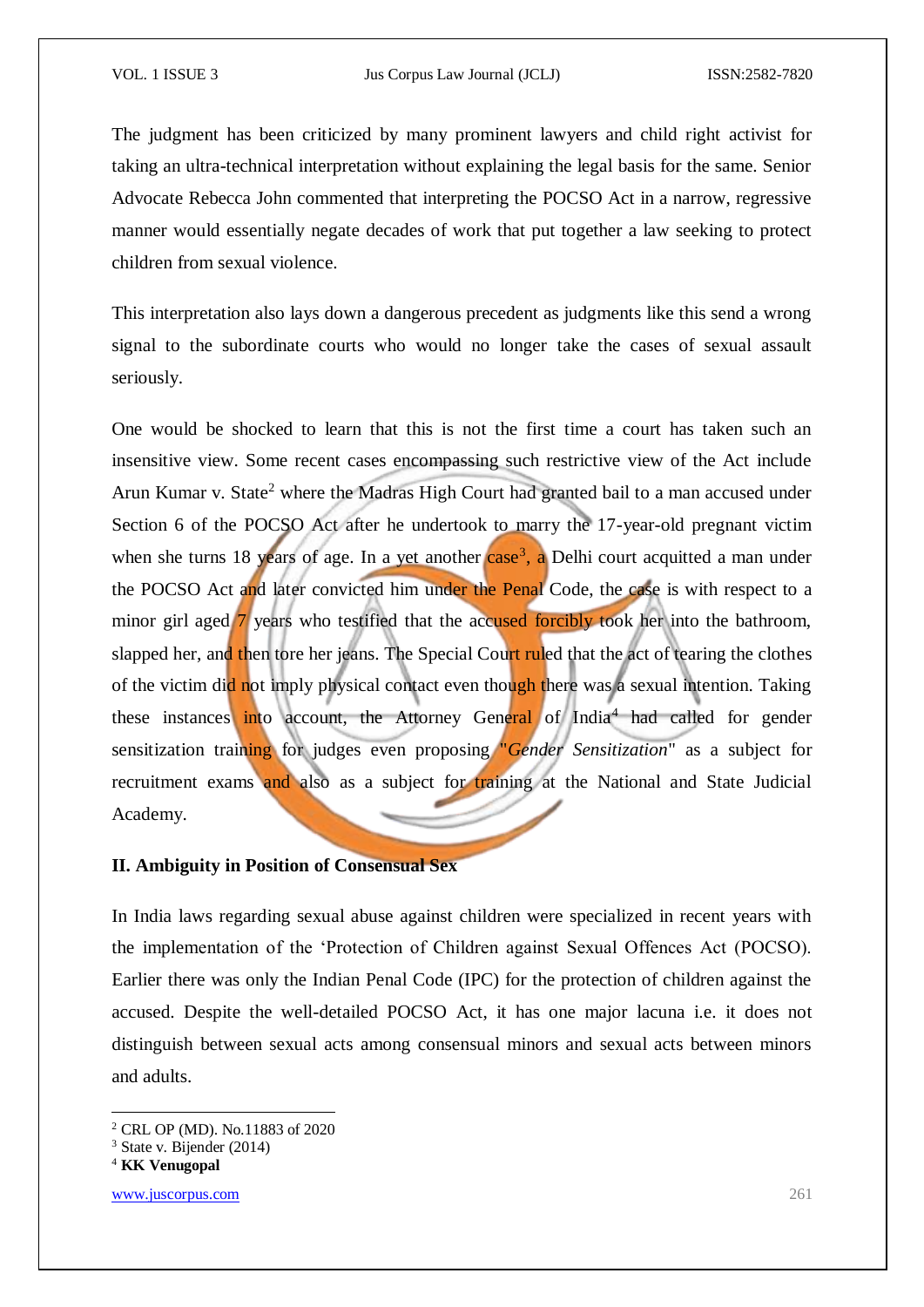All sexual activities under POCSO ACT 2012 are considered to be criminal offences if the victim is under the age of 18 years. Adolescence is the age of development. Children develop sexually and under POCSO even if consent is given for the sexual intercourse it is a crime. POCSO ACT does not give any exception like IPC does, in IPC if a man does sexual intercourse with his wife above the age of 15 years is an exception to rape.

Nowadays consensual sex between minors has become very common at least amongst the children living in metropolitan cities. Despite, this fact the legislation still feels there is no requirement to amend the age of consensual sex. Hence, criminalizing all individuals below the age of 18 years is very problematic. For instance, a 17 years old boy is given rigorous punishment for having consensual sex with a 17 years old girl, this is not an appropriate measure. Therefore, it can be said that even a well-detailed law like POCSO has some negative consequences<sup>5</sup>.

Apart from the outdated moral viewpoint imposed on children, there is another reason as to why consensual sex between minors below the age of 18 is still not valid, it is because the Indian Judiciary believes that consent given by minors are not considered as valid consent as they think that children are not well informed. So, they are not aware of what is good or bad for them. The same point of view has been stated in numerous judgments.

Being in the development, exploration, and experimental stage children wants more freedom from family. Showing interest to find a romantic partner is a normal pathway in exploration. A significant number of children aging from 14 to 18 years were found in sexual intimacy with their romantic partner in some form or the other. But, through the legislative lens sexual engagement of adolescents is against the norms and is a punishable offence.

As children below the age of 18 years are not considered to be at a legal age to give consent so they invariably come under the purview of the POCSO Act. However, according to the survey of 'Centre of Child and the Law' it has been found that 21.58% of the cases registered in Delhi, 21.12% in Andhra Pradesh, 20.52% in Maharashtra, and 15.11% in Assam are pertaining to romantic relationships.

<sup>5</sup>https://www.thehindu.com/news/national/sc-to-study-whether-minors-can-be-punished-under-pocso-forconsensual-sex/article34200856.ece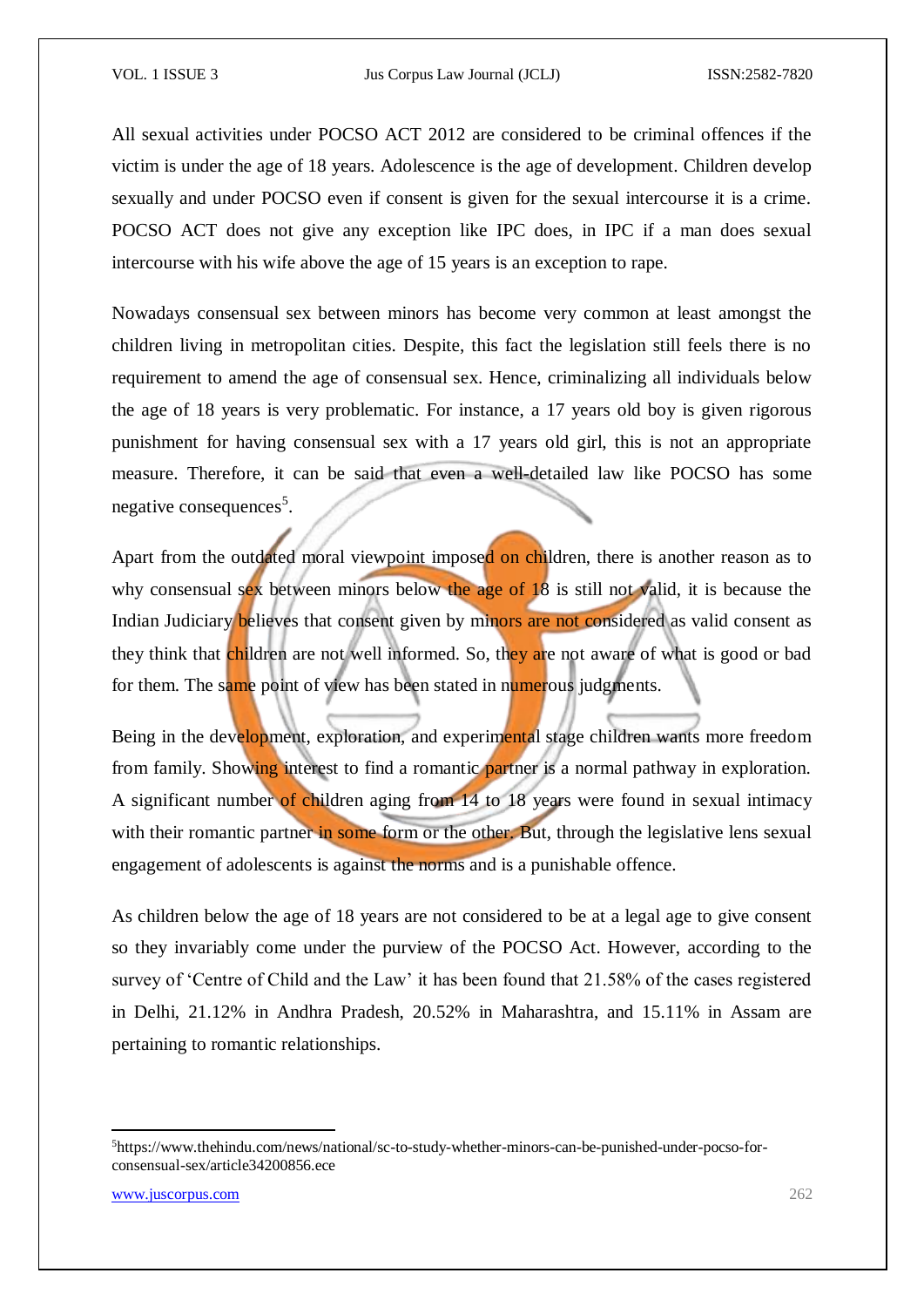Article 12<sup>6</sup> of the Universal Declaration of Human Rights (UDHR) to which India is a signatory, states that everyone has the right to protection of the law against the arbitrary inference with his or her privacy. Consensual sexual acts come under the purview of the Right to Privacy. This has been recognized under Article 21 of the Constitution. In a landmark judgment in the case of JUSTICE PUTTASWAMY VS UNION OF INDIA<sup>7</sup>, it has been held that consensual sexual acts considered as crime violate the Right to Privacy of Minors.

In many countries, the age to involve in sexual activities is 16 years and above. So High Court suggested in Obiter Dicta to redefine the definition of 'child' under sec 2(d) of POCSO ACT and to reduce the age of child from 18 to 16 years. Any consensual sex after the age of 16 years should be excluded from the rigorous punishment of the Act. The said provisions should be amended to distinguish between teenage relationships after 16 years.

#### **II. Lack of Sensitivity**

Here term 'lack of sensitivity' refers to the state of ignorance of the said act. There exist a grave lack of understanding of what constitutes an offence, how the medical examination should go about, who is to be approached first, etc. under the act. To understand better, the persons who should be sensitized about the act can broadly be classified under two categories, namely-

#### **1. Functionaries under the Act**

The Oxford Dictionary defines the word 'functionary' as a person who has official duties especially in a government, or a political party. Generally, a functionary can be said to be a person or body of persons to discharge institutional, governmental, or political functions.

Indian Criminal justice system has various functionaries set up for ensuring smooth and effective delivery of justice to the victim. Some of the important functionaries under the Act are:

**.** 

<sup>6</sup> https://www.un.org/en/about-us/universal-declaration-of-human-

rights#:~:text=Article%2012,against%20such%20interference%20or%20attacks.

<sup>7</sup> WRIT PETITION (CIVIL) NO 494 OF 2012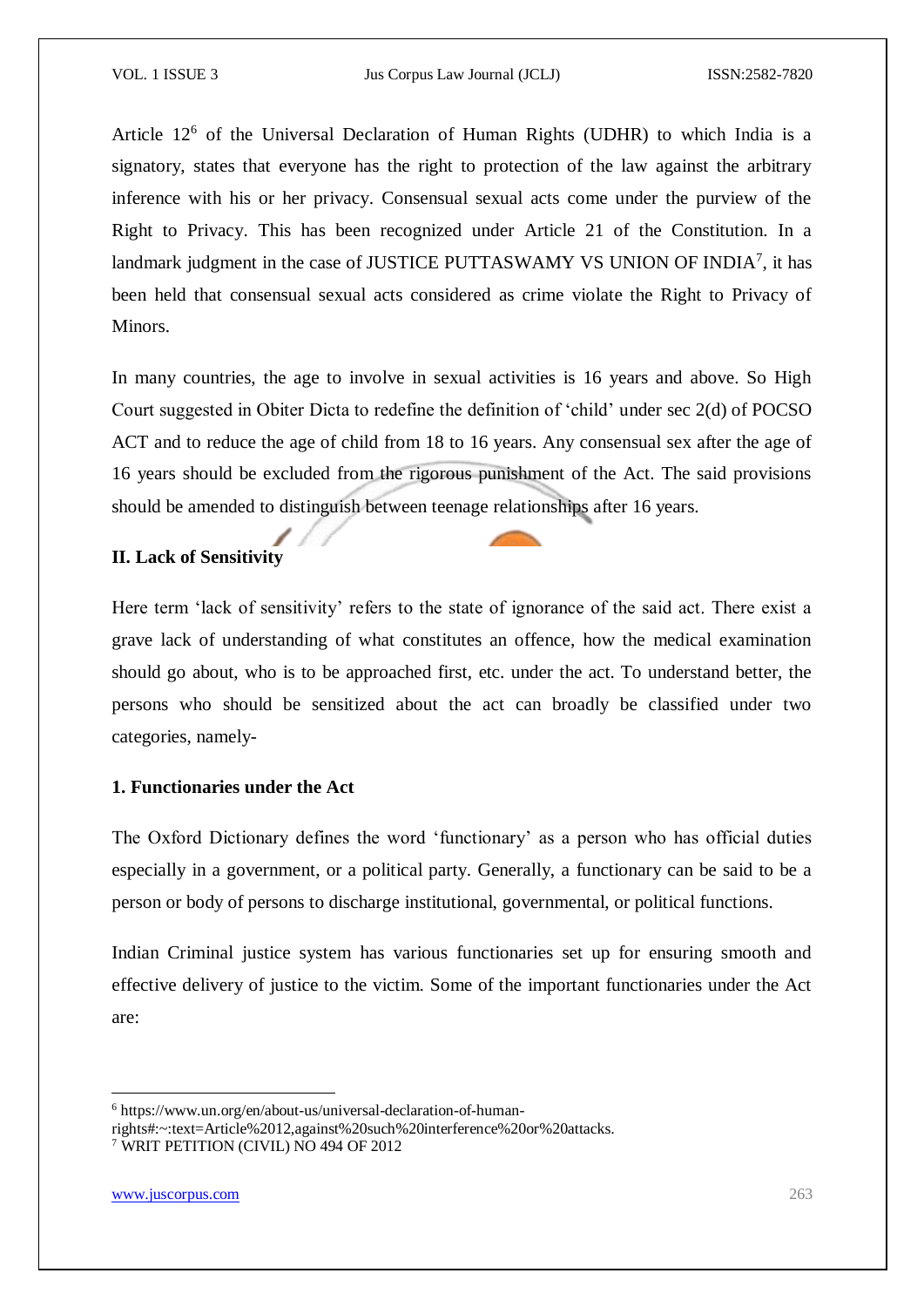- **Medical or Health Department** A survey on the POCSO act yielded results that the majority of doctors are unaware of the Act. They understand POCSO as a genderspecific crime, in which, only penetrative acts would constitute an offence and no other act would fall within the ambit of sexual assault. Not only this, the ground reality is that doctors are hesitant to conduct medical examinations and prefer to refer the case to a gynecologist. There is also an urgent need to train all the medical undergraduates and primary health care doctors in providing child-friendly interviews, structured assessment, collecting evidence, prophylaxis for sexually transmitted diseases and HIV, family counselling, and regular follow-up.
- **Court or Judges** Though the Act came into force for providing an extra layer of mechanism to protect the vulnerable group of 'children from such heinous offences, the act still falls short due to lack of awareness among Judges. It is high time to provide requisite training to the Judges on how to handle cases involving sexual crimes against women and children. Perception with regard to sexual violence is set to mean penetrative rape. This was in conformity with the provisions earlier provided for the same. But the earlier provisions have undergone a huge change. With the advent of POCSO, courts do need exposure to understand the impact of sexual violence on victims especially minors, and why these laws were enacted so that the judges are able to apply these sections and provisions in the way that they were intended to, for the protection of victims.
- **Defence Lawyer** Defence lawyers put too much emphasis on the infrastructure and are often unwilling to comply with the legal mandate. They go to lengths to prove that their client is an innocent and law-abiding citizen, even if it means traumatizing the minor. Defence lawyers are one of the major reasons why many parents of the victim opt not to file a case in the first place, they don't want their child to suffer more. Defence lawyers must take a subtle approach with the victims of POCSO and should question them with due care.
- **Law enforcing Agencies-** Agencies, not specified hereinbefore, that help in the implementation of the Act. For instance, the police are one of the law-enforcing agencies. Such agencies must also be provided special training on effective handling of cases under the POCSO act.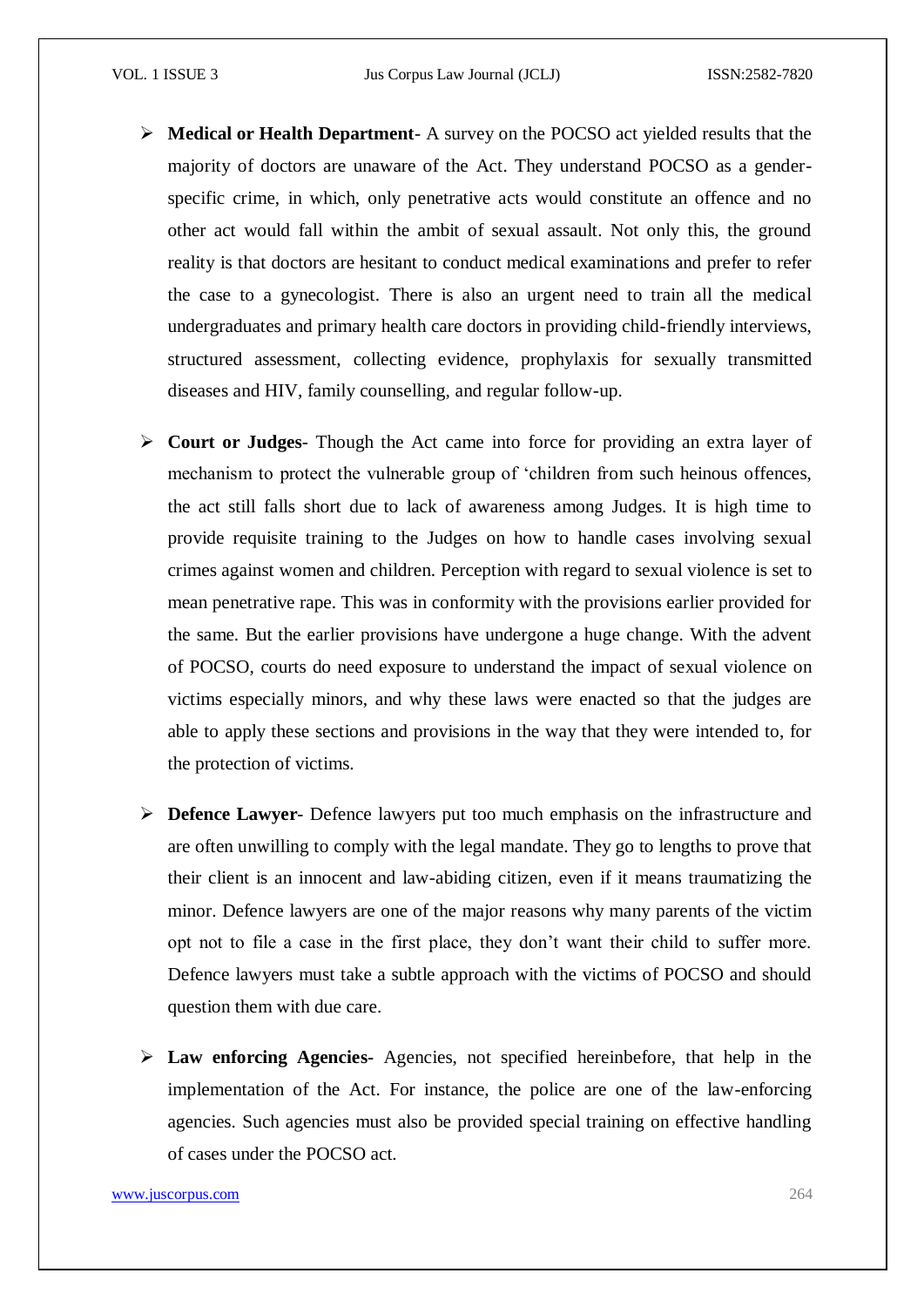#### **2. Parents, Teacher and Children**

As time and again instated, the POCSO act is made solely for the protection of minors. But all the efforts of the legislation would go in vain if a child is unaware about good touch and bad touch and hence, fails to even understand that some wrong has been done to him/her. Therefore, it becomes important to sensitize the child from a very early age as to what kind of touch is appropriate.

Parents and teachers play a pivotal role in the life of their children. To educate the kids regarding the law it becomes important that parents and teachers themselves have a basic understanding of the act. For this purpose, Seminars and Workshops should be conducted by the school authorities or even at the district level by child right activist or the legal aid authorities.

# **IV. Lack of Special Courts**

Child sexual abuse (CSA) is a very serious plaguing of our society and has reached epidemic proportions. A survey conducted by the Government of India has reported that CSA is increasing tremendously and it is seen that every  $2<sup>nd</sup>$  child in India is sexually abused at the same time. In order to address the problem of CSA in the country, a law was required to be framed which will provide severe punishments and provides less ambiguity. As a result of this, POCSO ACT was implemented in 2012 to resolve the problem, and that too on the Children's Day occasion.

The main objective of the Act was to make special courts for the children and to provide them a child-friendly environment in the proceedings. These courts were made with the aim to provide speedily disposal of the case. After almost a decade of its inception, it has seen unforeseen challenges in its complete enforcement and the main failure was to set up special courts in each district of the country. Setting up was the essential feature of the Act but due to its failure, it provides a lot of delay in the proceedings and also in the disposition of the case. It is unnecessarily providing for the pendency of registered cases under the Act.

Under Section 28 of the POCSO Act, clause 1 clearly states that for speedy trial of cases State Govt. can consult Chief Justice of High Court and designate session courts as a special court for the trial of offence. Whereas Clause 2 of the same section states that if session court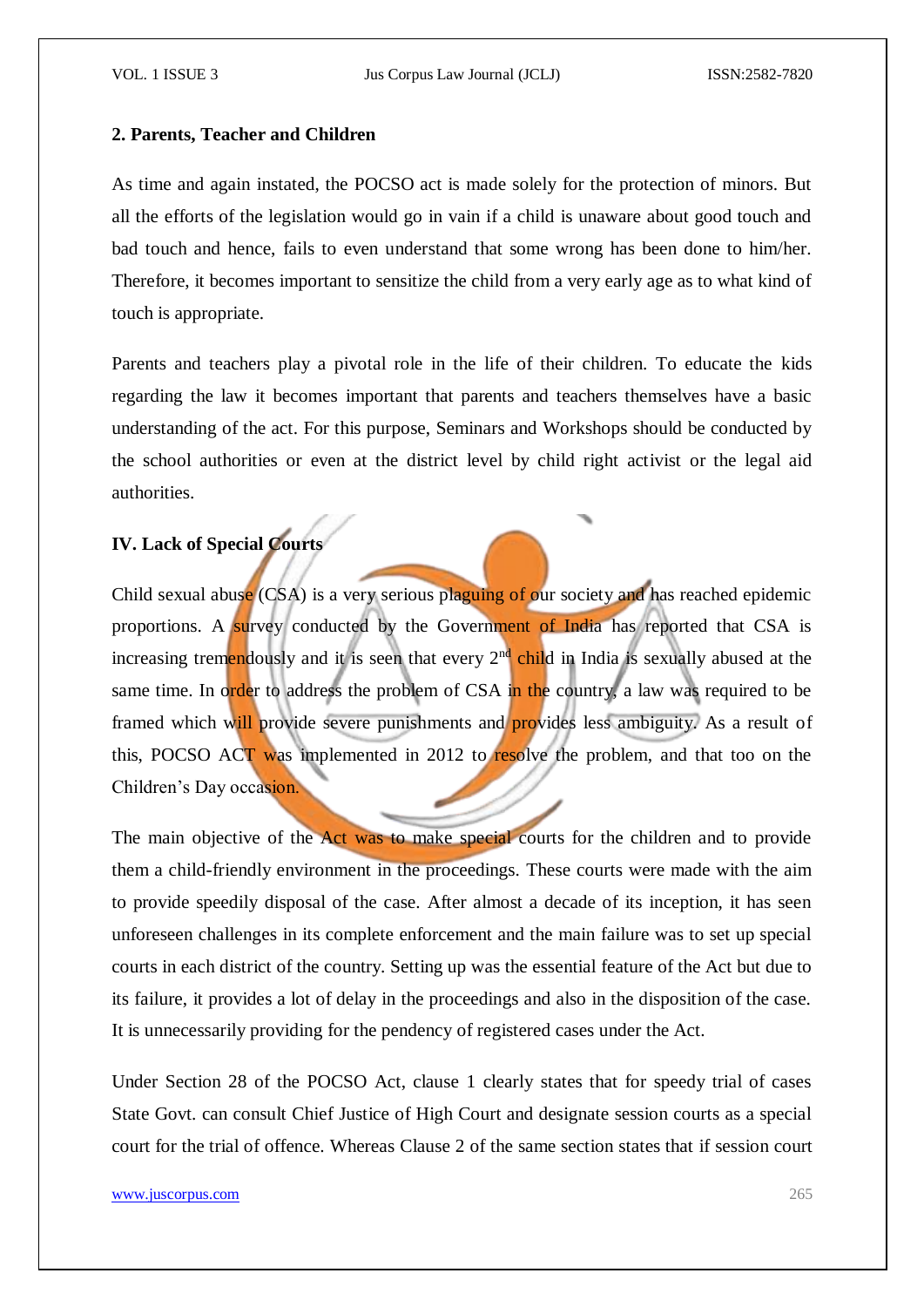under any other law is notified as children's court then they will come under the ambit of POCSO act only and will be considered as POCSO special court. Despite the statutory direction to make exclusive POCSO court at the very district level, the directives have been continuously ignored.

The unconcerned attitude of the state government's bureaucracy throws light on the system that until or unless Supreme Court intervenes neither they would formulate proper guidelines nor they would perform their responsibility for its implementation. POCSO Act faced the same problem from its very inception and hence, after 3 years of its implementation it was only after the Supreme Court intervention that Women and Juvenile Justice Board got special status in various districts.

To make the case worst, the Judges appointed for the special court do not possess any special knowledge neither they are given training by the state government nor they have any expertise in the said field. Therefore, they are of the view that CSA cases are an additional burden on them which is one of the major reasons for delay and pendency of the cases. Hence, the cases of CSA are not being handled effectively and efficiently under the purview of the Act. This was reflected in the 2016 judgment pronounced in the Maharashtra special court which was actually a session court where the court had issued perjury notice to a 16 years old girl who registered the case under the POCSO Act<sup>8</sup>. The case was that the girl was allegedly raped by her father. She narrated the whole scene in examination in chief but she tuned hostile in the final cross-examination. The trial scene and the questions of the defence counsel were as same as an adult woman victim would be asked like asking her about her sexual history or what exactly happened? Where attempts are made, etc. these things tell that the aim of the POCSO act has been violated and the objective to provide a child-friendly atmosphere was simply ignored. Most importantly under Sec 22 Clause 2 of the Act says that children below the age of 18 years would not be punished for providing false statements. But in the above-cited case, the girl was given punishment for turning hostile and for providing a false statement which wasted the time of the court. So the court decided to send her to the Juvenile Justice Board under sec 4 of the Juvenile Justice Act, 2002. Unfortunately, in this case, on account of the ignorance of the judge, an erroneous decision took place. Due to this

<sup>8</sup> https://www.hindustantimes.com/cities/thane-court-pulls-up-minor-girl-for-falsely-accusingfather-ofrape/story-RfVbf3M3ekTAEWSSeIJaHK.html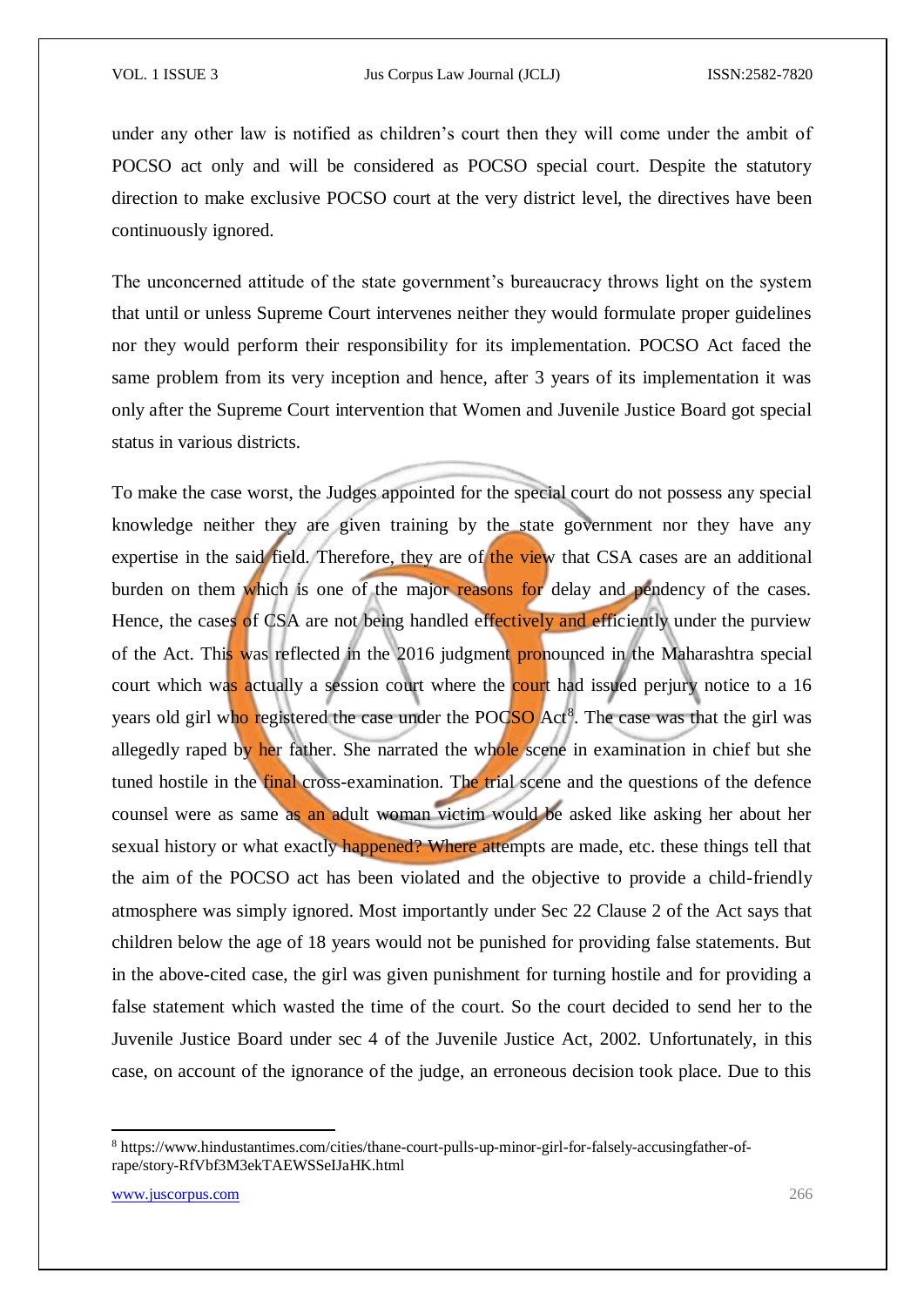incident, there is an urgent need to educate the medical, judicial, and law enforcing agencies in order to effectively implement the POCSO Act 2012.

However, no law can be effectively and efficiently used without the coordinated and dedicated efforts of the implementing organization/agency. A multidimensional approach is required so that the onus lies on the state government, police department, and judicial system to respond to these cases with utmost urgency and dedication.

#### **V. Other Challenges**

*1. Underreporting***:** One of the significant challenges under the POCSO Act still remains the underreporting of the cases. This could be due to the fact that the family knowingly chooses not to report the issue as they feel ashamed and embarrassed bearing the guilt, anger, frustration, and emotional turmoil of the act. The fear of re-victimization because of medical examination and the criminal justice system also plays a major role in underreporting. On the dark side, the family may also opt not to report the act owing to the fear of degrading their societal image. This problem can be resolved by educating the family members of children and by making mandatory provisions for counselling of the parents of the victim under the POCSO Act.

On contrary, in certain cases, the family might not even have the knowledge of the commission of such an act. It is possible that the victim, a minor, might have a fear of not being believed or might have been confused as to what had happened with him/her. If the minor is mature enough he/she might not inform anyone to protect their family or to avoid social stigma. This challenge can be overcome by providing requisite education to the child from the initial childhood years. The parents have to be vigilant enough to notice any behavioural change in their child and they must provide a safe space for their child where they can share any and everything with them without any hesitation.

*2. Medical Examination*: The POCSO Act mandates the medical examination of the victim after obtaining the requisite consent from the victim and family member. However, if the adolescent refuses to undergo medical examination but the family member is insisting on the medical examination, the stance of the POCSO Act is unclear and the act is considered to be silent on this matter. There is an urgent need to formulate unambiguous provisions with respect to consent in such cases. Although, the ideal situation here would be to secure the

www.juscorpus.com 267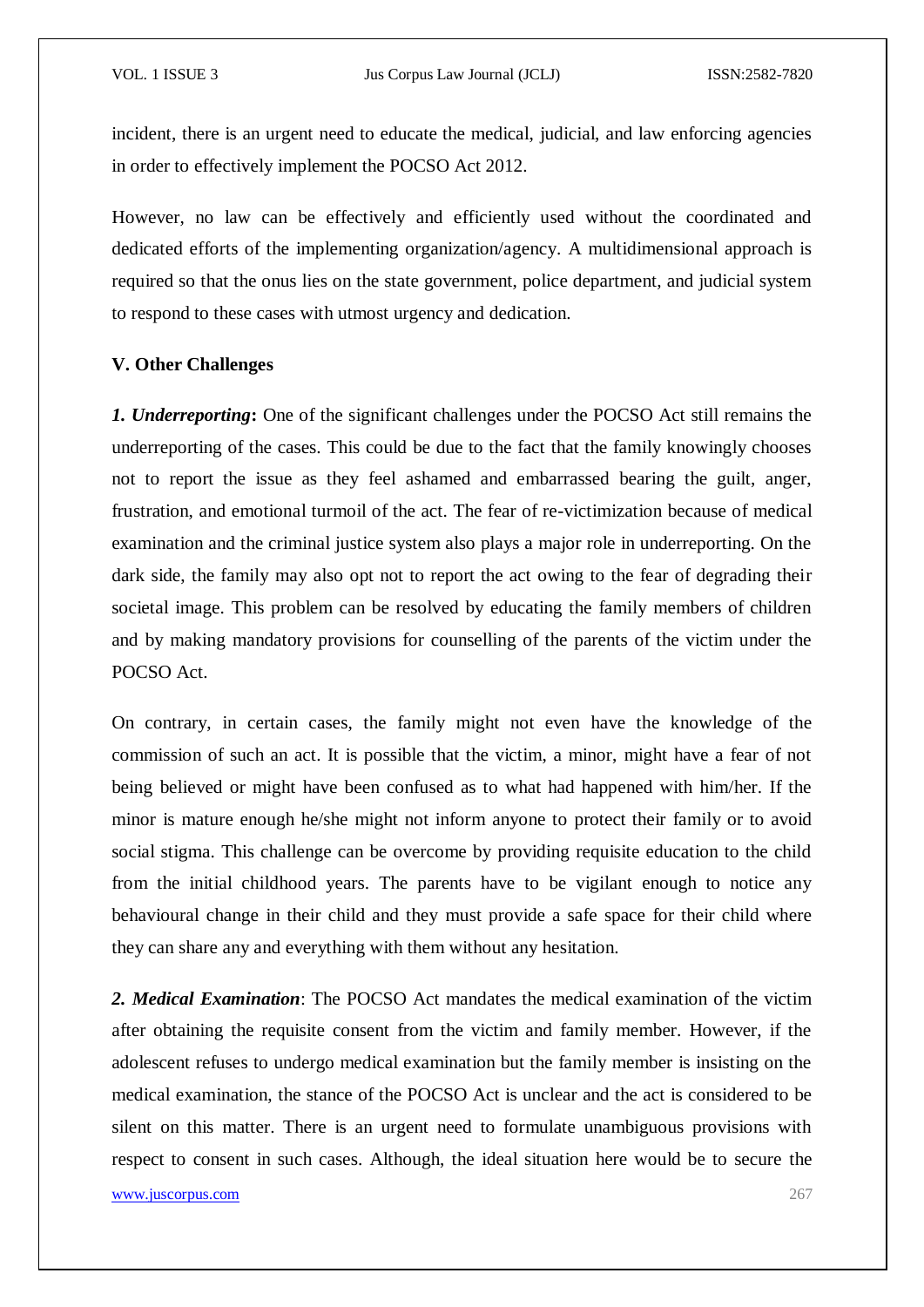consent of family members only if the survivor is a child below the age of 12 years while for the age group of 12-18 years the consent of both the adolescent and the family member should be mandated.

With respect to medical examination, another challenge faced by the medical staff is with respect to the non-availability of a female doctor in case the survivor is a girl child. The act under Section 27(2) mandates that in the case of a female child victim, the medical examination should be done by a female doctor. However, the law also mandates the available medical officer to provide emergency medical care and the government medical officer on duty to examine the rape victim without fail. The conflicting legal position arises when a female doctor is not available for the medical examination. The legislation needs to make appropriate amendments in the act to remove this uncertainty and provide a clear provision for the same.

*3. Age determination:* The application of the POCSO Act hinges on the age of the victim. Unless the prosecution can establish that the victim is below 18 years, the provisions of the POCSO Act will not apply. The procedure for age-determination was first provided in Rule 12(3) of the Juvenile Justice (Care and Protection of Children), Rules, 2007. Later, in the case of Jarnail Singh v. The State of Haryana, ((2013) 7 SCC 263) the Supreme Court held that the process described in the aforementioned JJ Rules,2007 should be applied to determine the age of a child victim as well.

The question that arises here is whether Special Courts under the POCSO Act need to follow the procedure prescribed under Section 94, JJ Act, 2015. It may be argued that since Section 94, JJ Act, 2015 does not refer to a "court", a Special Court under the POCSO Act is not bound to adhere to the age-determination procedure prescribed under the JJ Act, 2015 and that Section 34(2), POCSO Act leaves it to the Special Court as to how age should be determined. There is a need for transparency as to the procedure for determining the age of child victim if no documents exist.

## **COMPARATIVE ANALYSIS OF LAW OF DIFFERENT COUNTRIES**

To grasp a comprehensive knowledge with regard to provisions of Indian law, it becomes important to have a brief overview of the statutes and provisions prevailing in the 0foreign countries with respect to CSA. Internationally, child sexual abuse is considered a very

www.juscorpus.com 268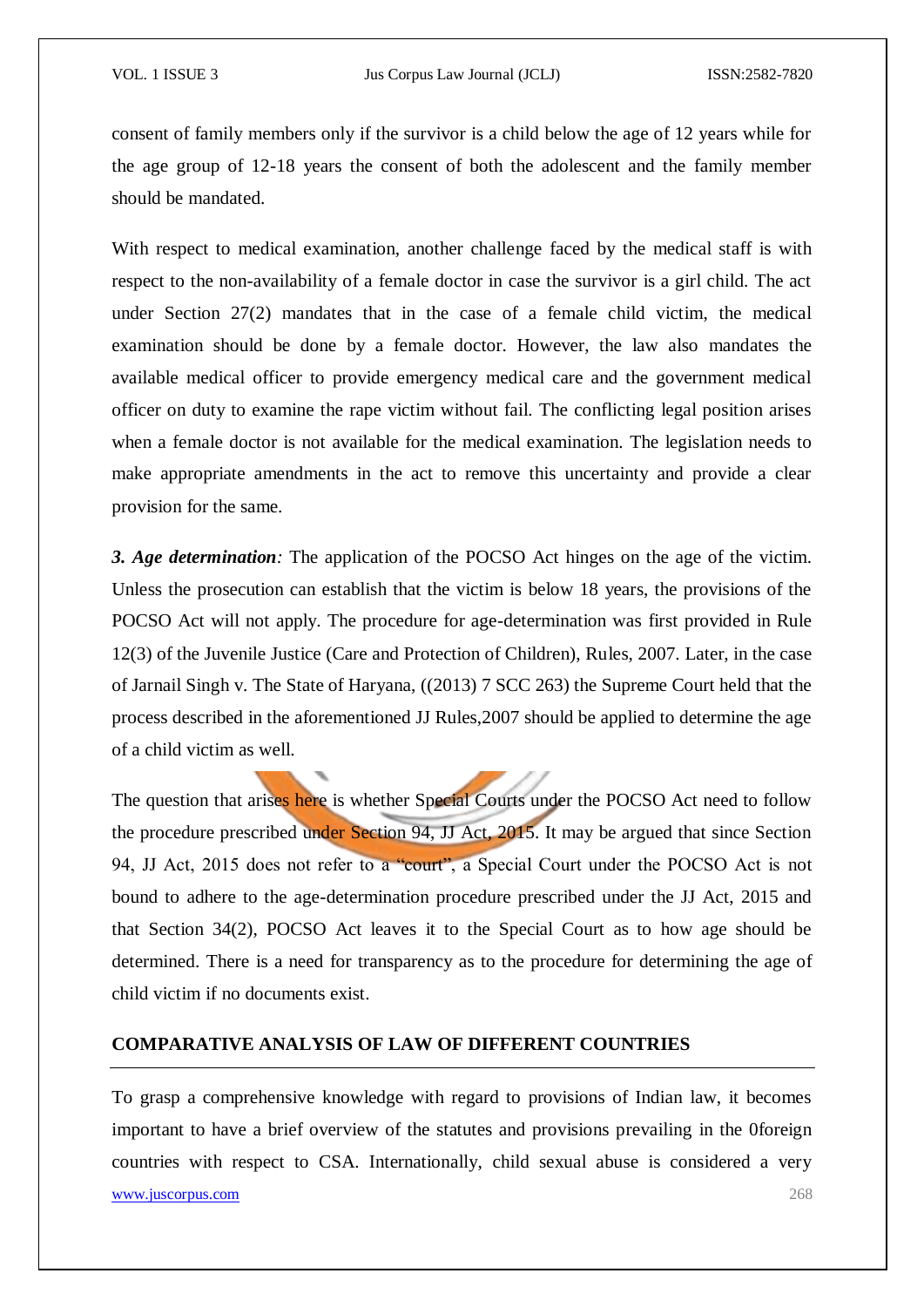heinous crime against a child, and the law for children varies from country to country depending upon the local jurisdiction of that country. Every country defines sexual abuse against children in its own way so the following are the countries where the sexual abuse is high and where it is relatively low and what are the laws implemented by each and every country to control that.<sup>9</sup> The contemporary position of few countries have been discussed hereinafter;

### **SOUTH AFRICA**

South Africa has the highest child sexual abuse rate<sup>10</sup> amongst the top five countries in the world. As per the reports it is seen that every three minutes a child face sexual abuse<sup>11</sup>. Chapter 3 of the Criminal (Sexual offence and related matters) Act 2007 deals with sexual offences against a child in South Africa. The Supreme of the country made it very clear that after conviction the accused person cannot roam in public places so as to protect the children.

# **UNITED KINGDOM**

The United Kingdom also has the highest child sexual abuse rate which means at 1 child amongst the 20 has been sexually abused.<sup>12</sup> According to the National Society for Prevention of Cruelty to Children (NSPCC) in 2011-2012 report states that there are around 37600 cases registered against child sexual abuse. Sexual Offences Act 2003 deals with child sexual abuse in the UK.

## **CANADA**

The Criminal code and the Canada Evidence Act are two federal laws consisting of criminal justice matters in Canada. Compared to South Africa and the United Kingdom Canada has less child abuse rate. According to Canadian Law children above the age of 12 and below the age of 14 are considered to be incapable of giving consent. Further, prosecution under Criminal law is designed in a way not only to protect the child but also to safeguard the rights of the accused in order to balance the interest of both the concerned parties.

**.** 

<sup>9</sup> https://www.undispatch.com/here-is-how-every-country-ranks-on-child-safety/

<sup>10</sup> https://www.ibtimes.co.uk/child-sexual-abuse-top-5-countries-highest-rates-1436162

<sup>&</sup>lt;sup>11</sup> https://www.thelancet.com/journals/langlo/article/PIIS2214-109 $\tilde{X}$ (18)30060-3/fulltext

<sup>12</sup> https://learning.nspcc.org.uk/research-resources/statistics-briefings/child-sexual-abuse